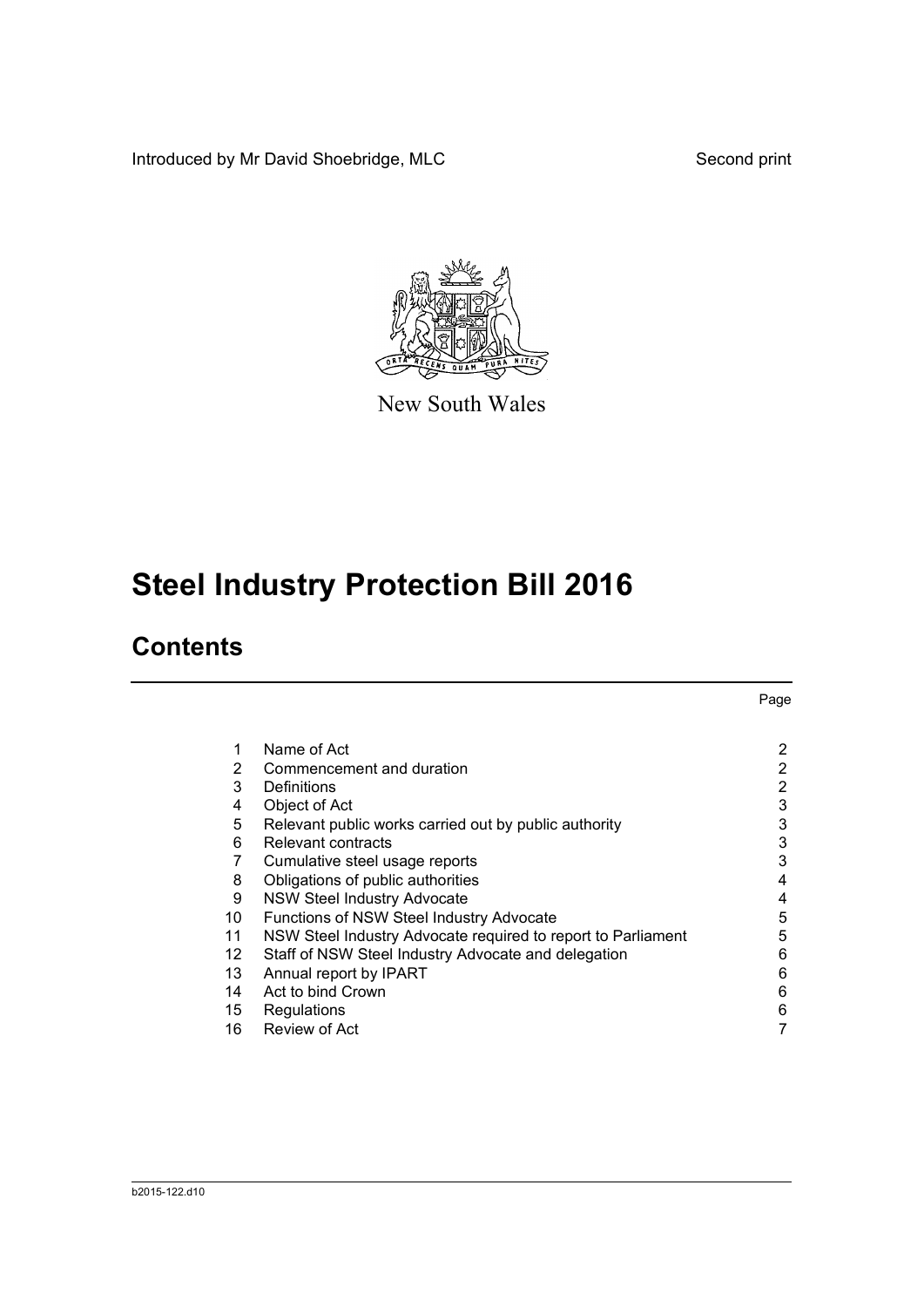*This PUBLIC BILL, originated in the LEGISLATIVE COUNCIL and, having this day passed, is now ready for presentation to the LEGISLATIVE ASSEMBLY for its concurrence.*

*Legislative Council*

*Clerk of the Parliaments.*



New South Wales

## **Steel Industry Protection Bill 2016**

Act No , 2016

### **A Bill for**

An Act to ensure that Australian steel is used in infrastructure or public works constructed by or on behalf of public authorities.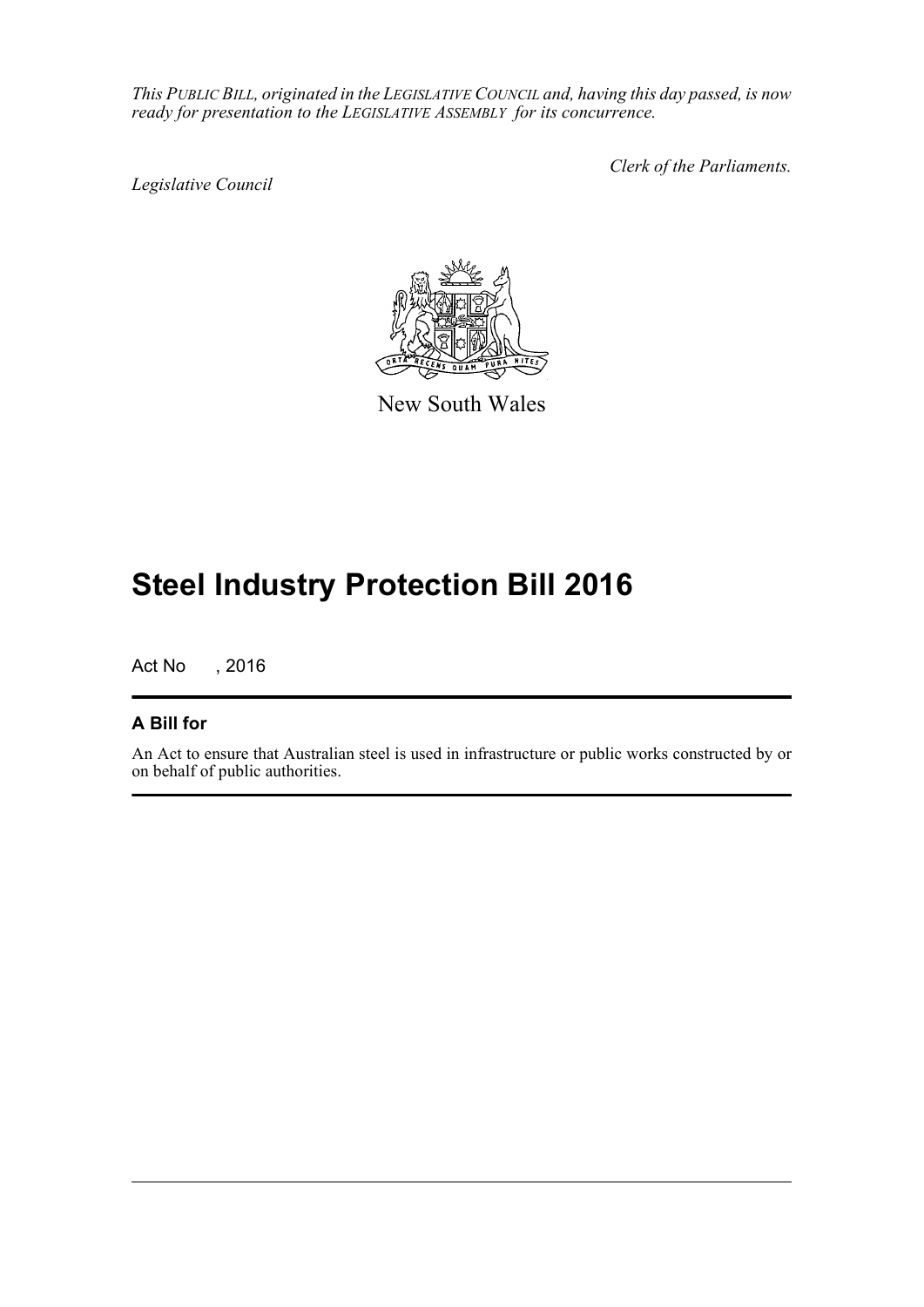<span id="page-2-2"></span><span id="page-2-1"></span><span id="page-2-0"></span>

|              |                    |                   | The Legislature of New South Wales enacts:                                                                                                                                                                    | 1              |
|--------------|--------------------|-------------------|---------------------------------------------------------------------------------------------------------------------------------------------------------------------------------------------------------------|----------------|
| 1            | <b>Name of Act</b> |                   |                                                                                                                                                                                                               | $\overline{c}$ |
|              |                    |                   | This Act is the Steel Industry Protection Act 2016.                                                                                                                                                           | 3              |
| $\mathbf{2}$ |                    |                   | <b>Commencement and duration</b>                                                                                                                                                                              | 4              |
|              |                    |                   | This Act commences 3 months after the date of assent to this Act, unless commenced<br>sooner by proclamation.                                                                                                 | 5<br>6         |
| 3            | <b>Definitions</b> |                   |                                                                                                                                                                                                               | 7              |
|              |                    | In this Act:      |                                                                                                                                                                                                               | 8              |
|              |                    |                   | excluded steel means:                                                                                                                                                                                         | 9              |
|              | (a)                |                   | any kind of steel that is not manufactured at any location in Australia and, in<br>relation to a particular public works project, could not be manufactured in<br>Australia for the purposes of that project: | 10<br>11<br>12 |
|              |                    | (i)               | at a reasonable cost, or                                                                                                                                                                                      | 13             |
|              |                    | (ii)              | within a reasonable time, or                                                                                                                                                                                  | 14             |
|              | (b)                |                   | any item made in Australia that is required to be made from a special kind of<br>steel that:                                                                                                                  | 15<br>16       |
|              |                    | (i)               | is not manufactured in Australia, and                                                                                                                                                                         | 17             |
|              |                    | (ii)              | could not be manufactured in Australia for a reasonable cost, or                                                                                                                                              | 18             |
|              | (c)                |                   | any steel not manufactured in Australia where the unit price for that steel (if it<br>were manufactured in Australia) would be higher than the global steel price by<br>either of the following:              | 19<br>20<br>21 |
|              |                    | (i)               | 20 percent,                                                                                                                                                                                                   | 22             |
|              |                    | (ii)              | any percentage higher than 20 percent which, in the opinion of IPART,<br>represents the net value of the benefits derived from the continued<br>operation of the Australian steel industry.                   | 23<br>24<br>25 |
|              |                    | the regulations.  | <i>global steel price</i> means the relevant price for steel specified by MEPS International<br>Ltd or another price for steel specified by a global steel price indicator prescribed by                      | 26<br>27<br>28 |
|              |                    |                   | <b>IPART</b> means the Independent Pricing and Regulatory Tribunal established under<br>the Independent Pricing and Regulatory Tribunal Act 1992.                                                             | 29<br>30       |
|              |                    |                   | <i>public authority</i> means any of the following:                                                                                                                                                           | 31             |
|              |                    |                   | (a) a NSW government agency,                                                                                                                                                                                  | 32             |
|              | (b)                |                   | a Public Service agency,                                                                                                                                                                                      | 33             |
|              | (c)                |                   | a local council,                                                                                                                                                                                              | 34             |
|              | (d)                |                   | a State owned corporation,                                                                                                                                                                                    | 35             |
|              | (e)                |                   | any other person or body that is prescribed by the regulations to be a public<br>authority for the purposes of this Act.                                                                                      | 36<br>37       |
|              |                    |                   | <i>reasonable cost</i> means any cost price of steel that does not exceed 20 percent of the<br>base cost of the steel if manufactured in Australia.                                                           | 38<br>39       |
|              |                    | public authority. | <i>relevant contract</i> means a contract under which a public authority contracts with<br>another party who undertakes to construct any relevant public works on behalf of the                               | 40<br>41<br>42 |
|              |                    |                   | relevant public works means public works and infrastructure (including housing,<br>transport, utilities and public buildings) that:                                                                           | 43<br>44       |
|              | (a)                |                   | involve the use of more than 2 tonnes of steel, and                                                                                                                                                           | 45             |
|              |                    |                   |                                                                                                                                                                                                               |                |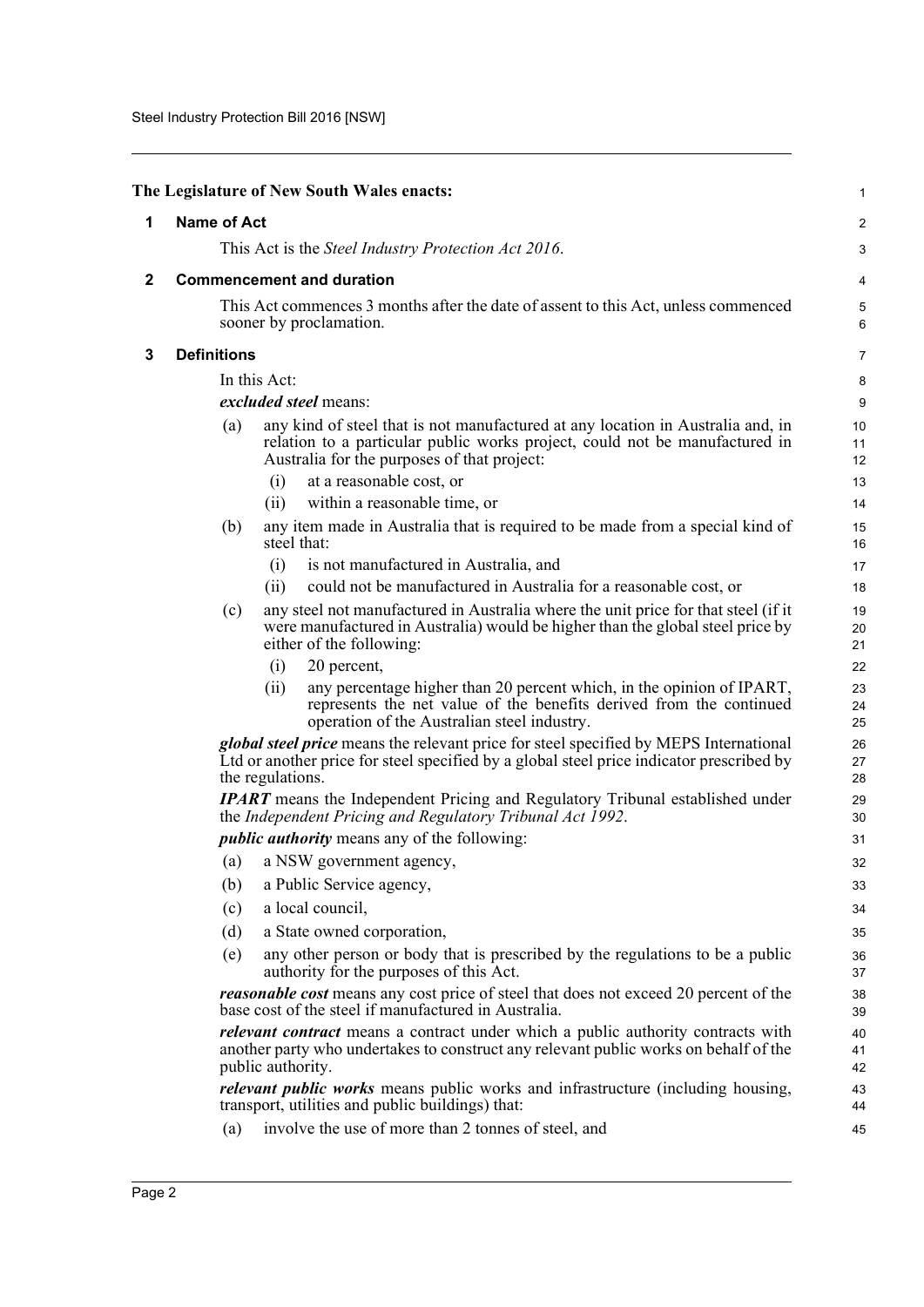<span id="page-3-3"></span><span id="page-3-2"></span><span id="page-3-1"></span><span id="page-3-0"></span>

|   |     | (b)                                                                                                       | are to be constructed by or on behalf of a public authority, and                                                                                                                                                                                                                                                  | 1                    |  |  |  |
|---|-----|-----------------------------------------------------------------------------------------------------------|-------------------------------------------------------------------------------------------------------------------------------------------------------------------------------------------------------------------------------------------------------------------------------------------------------------------|----------------------|--|--|--|
|   |     | (c)                                                                                                       | are to be paid for, in part or in full, by the public authority.                                                                                                                                                                                                                                                  | $\overline{c}$       |  |  |  |
| 4 |     | <b>Object of Act</b>                                                                                      |                                                                                                                                                                                                                                                                                                                   | 3                    |  |  |  |
|   |     |                                                                                                           | The object of this Act is to ensure, as far as practicable, that at least 90 percent of the<br>steel used in public works or infrastructure constructed by or on behalf of public<br>authorities is manufactured in Australia.                                                                                    | 4<br>5<br>6          |  |  |  |
| 5 |     |                                                                                                           | Relevant public works carried out by public authority                                                                                                                                                                                                                                                             | $\overline{7}$       |  |  |  |
|   |     | Australia.                                                                                                | A public authority must not construct any relevant public works unless at least<br>90 percent of the steel (other than excluded steel) used in the construction of the<br>works is manufactured in a blast furnace or an electric arc furnace that is located in                                                  | 8<br>9<br>10<br>11   |  |  |  |
| 6 |     |                                                                                                           | <b>Relevant contracts</b>                                                                                                                                                                                                                                                                                         | 12                   |  |  |  |
|   | (1) | A public authority must not enter into a relevant contract unless the contract contains<br>the following: |                                                                                                                                                                                                                                                                                                                   |                      |  |  |  |
|   |     | (a)                                                                                                       | a provision that requires at least 90 percent of the steel (other than excluded<br>steel) used in the construction of the works under the contract to be<br>manufactured in a blast furnace or an electric arc furnace that is located in<br>Australia (the <i>steel requirement provision</i> ),                 | 15<br>16<br>17<br>18 |  |  |  |
|   |     | (b)                                                                                                       | a provision that imposes a financial penalty on any party to the contract who<br>fails to comply with the steel requirement provision,                                                                                                                                                                            | 19<br>20             |  |  |  |
|   |     | (c)                                                                                                       | a provision that requires any party to the contract who undertakes to construct<br>any relevant public works on behalf of a public authority to provide a<br>cumulative steel usage report to the public authority before the public<br>authority makes any progress payment or final payment under the contract, | 21<br>22<br>23<br>24 |  |  |  |
|   |     | (d)                                                                                                       | a provision that enables the public authority to arrange for an independent<br>audit of any cumulative steel usage report provided to the authority by a party<br>to the contract.                                                                                                                                | 25<br>26<br>27       |  |  |  |
|   | (2) |                                                                                                           | In this section:                                                                                                                                                                                                                                                                                                  | 28                   |  |  |  |
|   |     | cumulative steel usage report means a report prepared under section 7.                                    |                                                                                                                                                                                                                                                                                                                   |                      |  |  |  |
|   |     |                                                                                                           | <i>financial penalty</i> means a monetary penalty that is to be calculated for the purposes<br>of this section as the total quantity of steel used under the contract that fails to comply<br>with the steel requirement provision multiplied by the prescribed amount.                                           | 30<br>31<br>32       |  |  |  |
|   |     |                                                                                                           | <i>prescribed amount</i> means the amount (not less than \$1,000) prescribed by the<br>regulations for the purposes of this section.                                                                                                                                                                              | 33<br>34             |  |  |  |
| 7 |     | <b>Cumulative steel usage reports</b>                                                                     |                                                                                                                                                                                                                                                                                                                   |                      |  |  |  |
|   | (1) | report.                                                                                                   | Any party to a relevant contract who undertakes to construct any relevant public<br>works on behalf of a public authority is required to prepare a cumulative steel usage                                                                                                                                         | 36<br>37<br>38       |  |  |  |
|   | (2) |                                                                                                           | Before the public authority makes any progress payment or final payment under the<br>contract, that party is to provide the report and any other information prescribed by<br>the regulations to:                                                                                                                 | 39<br>40<br>41       |  |  |  |
|   |     | (a)                                                                                                       | the public authority, and                                                                                                                                                                                                                                                                                         | 42                   |  |  |  |
|   |     | (b)                                                                                                       | IPART.                                                                                                                                                                                                                                                                                                            | 43                   |  |  |  |
|   | (3) | (a)                                                                                                       | A cumulative steel usage report is to include the following:<br>the quantity of any steel used under the contract,                                                                                                                                                                                                | 44<br>45             |  |  |  |
|   |     |                                                                                                           |                                                                                                                                                                                                                                                                                                                   |                      |  |  |  |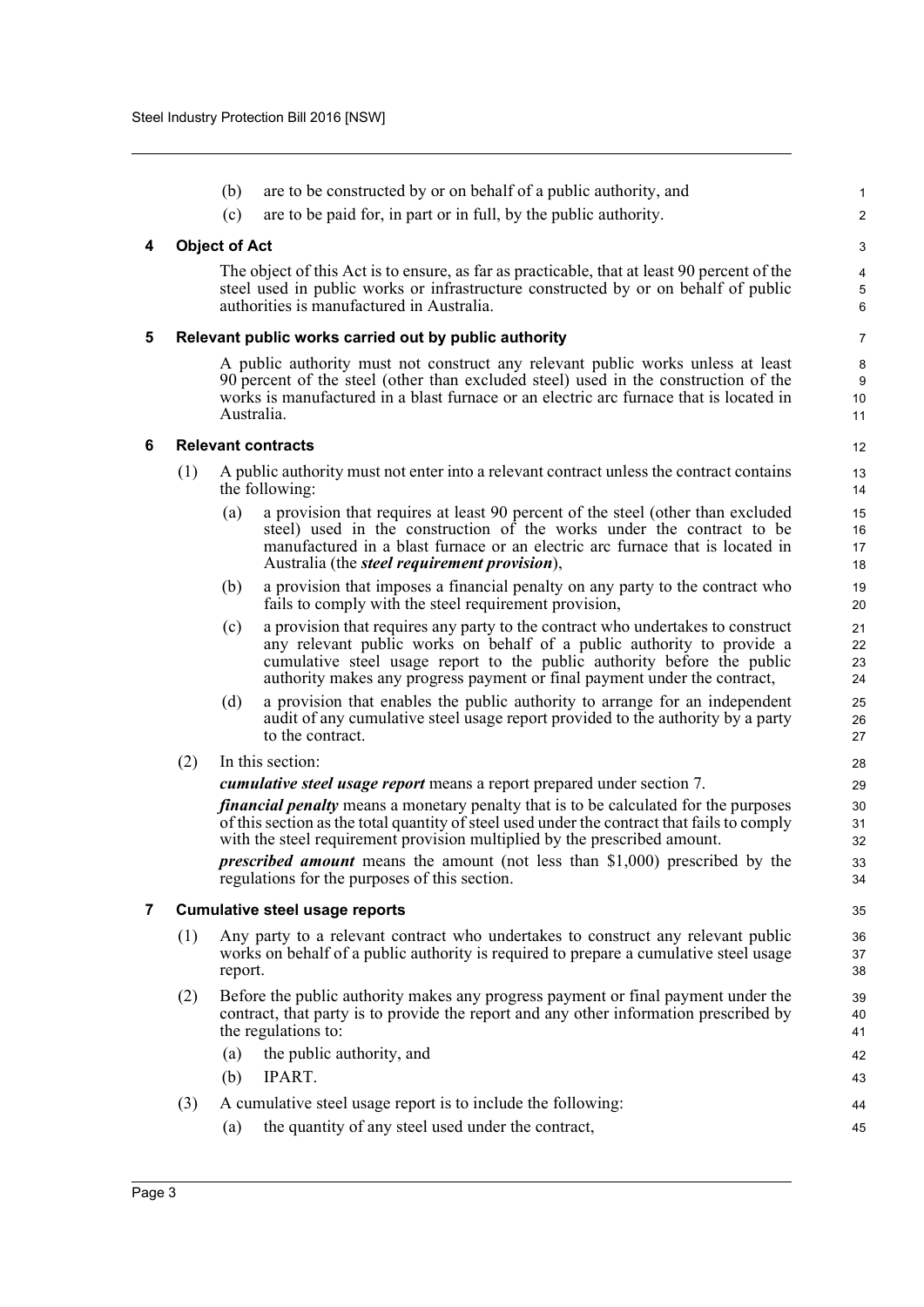<span id="page-4-1"></span><span id="page-4-0"></span>

|     |     | (b)                                                                                                                                                                                                                                                                                                                          | the origins of any steel used under the contract,                                                                                                                                                                                                                                                                                                                                         | $\mathbf{1}$               |  |
|-----|-----|------------------------------------------------------------------------------------------------------------------------------------------------------------------------------------------------------------------------------------------------------------------------------------------------------------------------------|-------------------------------------------------------------------------------------------------------------------------------------------------------------------------------------------------------------------------------------------------------------------------------------------------------------------------------------------------------------------------------------------|----------------------------|--|
|     |     | (c)                                                                                                                                                                                                                                                                                                                          | evidence verifying the information referred to in paragraphs (a) and (b).                                                                                                                                                                                                                                                                                                                 | $\overline{2}$             |  |
| 8   |     |                                                                                                                                                                                                                                                                                                                              | <b>Obligations of public authorities</b>                                                                                                                                                                                                                                                                                                                                                  | 3                          |  |
|     | (1) |                                                                                                                                                                                                                                                                                                                              | A public authority that carries out the construction of relevant public works is to<br>ensure, as far as practicable, that:                                                                                                                                                                                                                                                               | 4<br>5                     |  |
|     |     | (a)                                                                                                                                                                                                                                                                                                                          | the construction complies with the requirements of this Act, and                                                                                                                                                                                                                                                                                                                          | 6                          |  |
|     |     | (b)                                                                                                                                                                                                                                                                                                                          | there is an accurate method for the measurement of the quantity and origins of<br>any steel used in the construction.                                                                                                                                                                                                                                                                     | $\overline{7}$<br>8        |  |
|     | (2) |                                                                                                                                                                                                                                                                                                                              | A public authority that is a party to a relevant contract is to ensure, as far as<br>practicable, that:                                                                                                                                                                                                                                                                                   | 9<br>10                    |  |
|     |     | (a)                                                                                                                                                                                                                                                                                                                          | any relevant contract entered into by the public authority complies with the<br>requirements of this Act, and                                                                                                                                                                                                                                                                             | 11<br>12                   |  |
|     |     | (b)                                                                                                                                                                                                                                                                                                                          | any information contained in a cumulative steel usage report provided to the<br>public authority under a relevant contract is accurate.                                                                                                                                                                                                                                                   | 13<br>14                   |  |
|     | (3) |                                                                                                                                                                                                                                                                                                                              | A public authority that carries out the construction of relevant public works or is a<br>party to a relevant contract is, as soon as practicable after the end of the financial year<br>in which the construction of the relevant public works is completed, to provide the<br>Minister with a signed declaration certifying that the public authority has complied<br>with this section. | 15<br>16<br>17<br>18<br>19 |  |
| 9   |     |                                                                                                                                                                                                                                                                                                                              | <b>NSW Steel Industry Advocate</b>                                                                                                                                                                                                                                                                                                                                                        | 20                         |  |
|     | (1) |                                                                                                                                                                                                                                                                                                                              | The Governor may appoint a NSW Steel Industry Advocate.                                                                                                                                                                                                                                                                                                                                   | 21                         |  |
|     | (2) |                                                                                                                                                                                                                                                                                                                              | The principal office of the Advocate is to be located within the Illawarra region.                                                                                                                                                                                                                                                                                                        | 22                         |  |
|     | (3) |                                                                                                                                                                                                                                                                                                                              | The Advocate may be removed from office by the Governor on the address of both<br>Houses of Parliament.                                                                                                                                                                                                                                                                                   | 23<br>24                   |  |
|     | (4) |                                                                                                                                                                                                                                                                                                                              | The office of Advocate is a full-time office and the holder of the office is required to                                                                                                                                                                                                                                                                                                  | 25<br>26                   |  |
|     | (5) | hold it on that basis, except to the extent permitted by the Minister.<br>The office of Advocate is a statutory office and the provisions of the <i>Government</i><br>Sector Employment Act 2013 relating to the employment of Public Service<br>employees do not apply to that office (except as provided by this section). |                                                                                                                                                                                                                                                                                                                                                                                           |                            |  |
| (6) |     | The Advocate holds office for such term not exceeding 5 years as may be specified<br>in the instrument of appointment, but is eligible (if otherwise qualified) for<br>re-appointment.                                                                                                                                       |                                                                                                                                                                                                                                                                                                                                                                                           |                            |  |
|     | (7) |                                                                                                                                                                                                                                                                                                                              | The office of Advocate becomes vacant if the holder:                                                                                                                                                                                                                                                                                                                                      | 33                         |  |
|     |     | (a)                                                                                                                                                                                                                                                                                                                          | dies, or                                                                                                                                                                                                                                                                                                                                                                                  | 34                         |  |
|     |     | (b)                                                                                                                                                                                                                                                                                                                          | completes a term of office and is not re-appointed, or                                                                                                                                                                                                                                                                                                                                    | 35                         |  |
|     |     | (c)                                                                                                                                                                                                                                                                                                                          | resigns the office by instrument in writing addressed to the Governor, or                                                                                                                                                                                                                                                                                                                 | 36                         |  |
|     |     | (d)                                                                                                                                                                                                                                                                                                                          | becomes bankrupt, applies to take the benefit of any law for the relief of<br>bankrupt or insolvent debtors, compounds with his or her creditors or makes<br>an assignment of his or her remuneration for their benefit, or                                                                                                                                                               | 37<br>38<br>39             |  |
|     |     | (e)                                                                                                                                                                                                                                                                                                                          | becomes a mentally incapacitated person, or                                                                                                                                                                                                                                                                                                                                               | 40                         |  |
|     |     | (f)                                                                                                                                                                                                                                                                                                                          | is convicted in New South Wales of an offence that is punishable by<br>imprisonment for 12 months or more or is convicted elsewhere than in New<br>South Wales of an offence that, if committed in New South Wales, would be<br>an offence so punishable, or                                                                                                                              | 41<br>42<br>43<br>44       |  |
|     |     | (g)                                                                                                                                                                                                                                                                                                                          | is removed from office under subsection (3).                                                                                                                                                                                                                                                                                                                                              | 45                         |  |
|     |     |                                                                                                                                                                                                                                                                                                                              |                                                                                                                                                                                                                                                                                                                                                                                           |                            |  |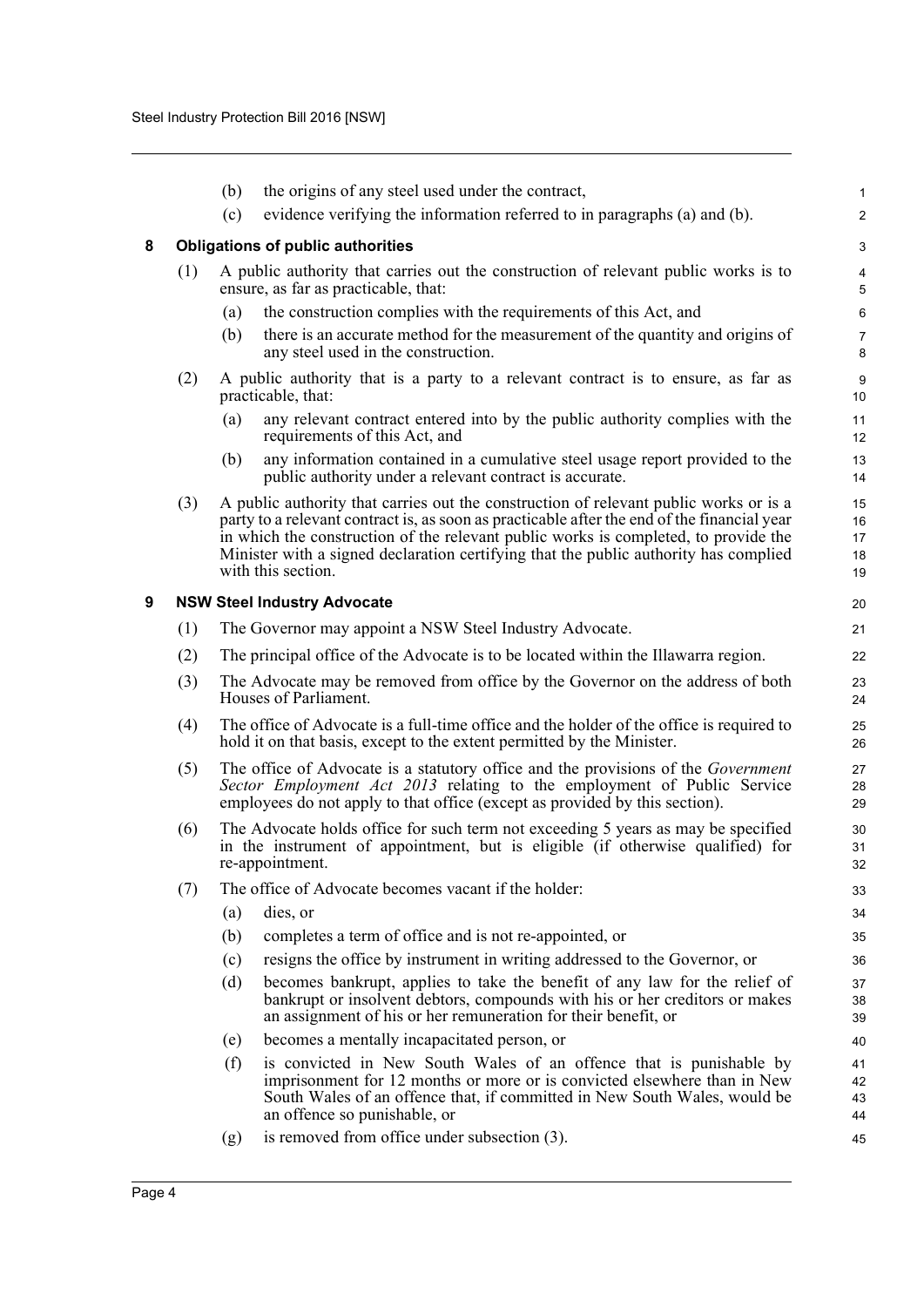<span id="page-5-1"></span><span id="page-5-0"></span>

|    | (8) | The following provisions of or made under the <i>Government Sector Employment Act</i><br>2013 relating to the employment of Public Service senior executives apply to the<br>Advocate (but, in the application of those provisions, a reference to the employer of<br>any such executive is to be read as a reference to the Minister):                                                                                                                                       | 1<br>$\overline{c}$<br>3<br>4    |
|----|-----|-------------------------------------------------------------------------------------------------------------------------------------------------------------------------------------------------------------------------------------------------------------------------------------------------------------------------------------------------------------------------------------------------------------------------------------------------------------------------------|----------------------------------|
|    |     | provisions relating to the band in which an executive is to be employed,<br>(a)                                                                                                                                                                                                                                                                                                                                                                                               | 5                                |
|    |     | provisions relating to the contract of employment of an executive,<br>(b)                                                                                                                                                                                                                                                                                                                                                                                                     | 6                                |
|    |     | provisions relating to the remuneration, employment benefits and allowances<br>(c)<br>of an executive.                                                                                                                                                                                                                                                                                                                                                                        | $\overline{7}$<br>8              |
| 10 |     | <b>Functions of NSW Steel Industry Advocate</b>                                                                                                                                                                                                                                                                                                                                                                                                                               | 9                                |
|    | (1) | The NSW Steel Industry Advocate has the following functions:                                                                                                                                                                                                                                                                                                                                                                                                                  | 10                               |
|    |     | to monitor compliance with the requirements of this Act,<br>(a)                                                                                                                                                                                                                                                                                                                                                                                                               | 11                               |
|    |     | to monitor whether steel (other than excluded steel) required by this Act to be<br>(b)<br>used in the construction of relevant public works is manufactured to<br>appropriate Australian Standards,                                                                                                                                                                                                                                                                           | 12<br>13<br>14                   |
|    |     | to conduct a review of the steel manufacturing and fabrication sector with<br>(c)<br>particular focus on the following:                                                                                                                                                                                                                                                                                                                                                       | 15<br>16                         |
|    |     | the supply chain capabilities of the sector,<br>(i)                                                                                                                                                                                                                                                                                                                                                                                                                           | 17                               |
|    |     | the co-ordination by the sector of research and development and<br>(ii)<br>innovation,                                                                                                                                                                                                                                                                                                                                                                                        | 18<br>19                         |
|    |     | the investment in the sector of plant and equipment,<br>(iii)                                                                                                                                                                                                                                                                                                                                                                                                                 | 20                               |
|    |     | to prepare reports in accordance with this Act.<br>(d)                                                                                                                                                                                                                                                                                                                                                                                                                        | 21                               |
|    | (2) | The Advocate may, in connection with the exercise of the functions of the Advocate<br>under this Act, make such inquiries and undertake such investigations as the<br>Advocate considers necessary.                                                                                                                                                                                                                                                                           | 22<br>23<br>24                   |
|    | (3) | The Advocate may, by notice in writing, request that any person provide, or require<br>any public authority to provide, the Advocate with information (including<br>documents) relevant to the exercise of the functions of the Advocate under this Act.                                                                                                                                                                                                                      | 25<br>26<br>27                   |
| 11 |     | NSW Steel Industry Advocate required to report to Parliament                                                                                                                                                                                                                                                                                                                                                                                                                  | 28                               |
|    | (1) | The NSW Steel Industry Advocate is required to prepare, at least once every<br>12 months, a report setting out a State infrastructure plan that identifies future<br>relevant public works, and the steel requirements of those works, and to furnish the<br>report to the Presiding Officer of each House of Parliament.                                                                                                                                                     | 29<br>30<br>31<br>32             |
|    | (2) | The Advocate is required to prepare, at least once every 2 years, a report on the<br>procurement policies of the State, and whether those policies adequately take into<br>account all costs and benefits related to steel procurement (including costs and<br>benefits related to transport, insurance, maintenance and repair, the environment,<br>employment and regional development), and to furnish the report to the Presiding<br>Officer of each House of Parliament. | 33<br>34<br>35<br>36<br>37<br>38 |
|    | (3) | The Advocate may, at any time, make a report on any other matter arising in<br>connection with the exercise of the functions of the Advocate and furnish the report<br>to the Presiding Officer of each House of Parliament.                                                                                                                                                                                                                                                  | 39<br>40<br>41                   |
|    | (4) | A copy of a report furnished to the Presiding Officer of a House of Parliament under<br>this section is to be laid before that House within 15 sitting days of that House after<br>it is received by the Presiding Officer.                                                                                                                                                                                                                                                   | 42<br>43<br>44                   |
|    | (5) | The Advocate may include in a report a recommendation that the report be made<br>public immediately.                                                                                                                                                                                                                                                                                                                                                                          | 45<br>46                         |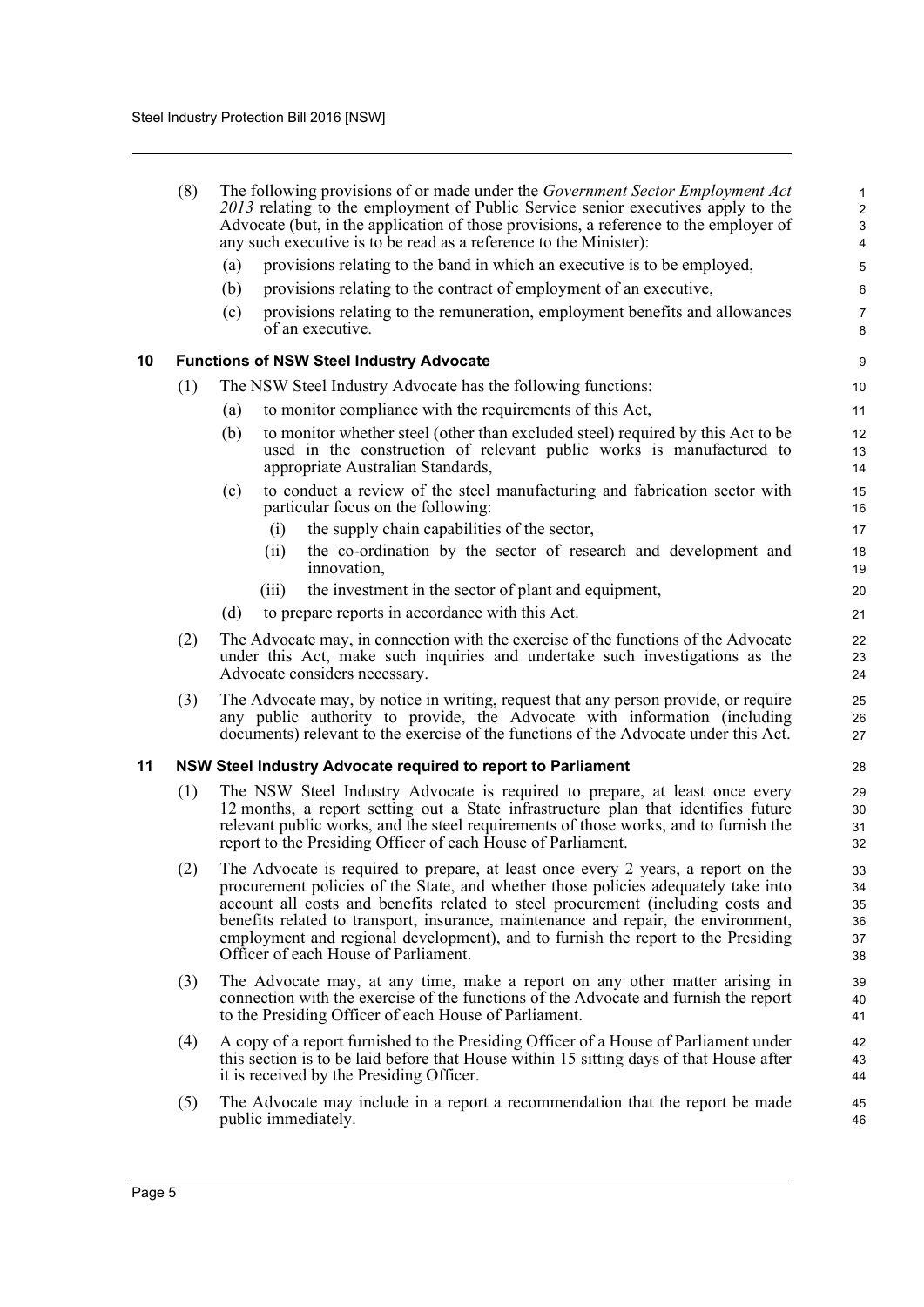| (6) | If a report includes a recommendation by the Advocate that the report be made public                                                                                                      |  |
|-----|-------------------------------------------------------------------------------------------------------------------------------------------------------------------------------------------|--|
|     | immediately, a Presiding Officer of a House of Parliament may make it public<br>whether or not that House is in session and whether or not the report has been laid<br>before that House. |  |
|     |                                                                                                                                                                                           |  |

- (7) If such a report is made public by a Presiding Officer of a House of Parliament before it is laid before that House, it attracts the same privileges and immunities as if it had been laid before that House.
- (8) A Presiding Officer need not inquire whether all or any conditions precedent have been satisfied regarding a report purported to have been made and furnished in accordance with this Act.

#### <span id="page-6-0"></span>**12 Staff of NSW Steel Industry Advocate and delegation**

- (1) Persons may be employed in the Public Service under the *Government Sector Employment Act 2013* to enable the NSW Steel Industry Advocate to exercise his or her functions.
- (2) The Advocate may arrange for the use of the services of any staff or facilities of a NSW Government agency and may, subject to the regulations, engage such consultants or contractors as are necessary for the purposes of this Act.
- (3) The Advocate may delegate the exercise of any function of the Advocate (other than this power of delegation) to any person referred to in this section.

#### <span id="page-6-1"></span>**13 Annual report by IPART**

- (1) IPART is to prepare, within the period of 6 months after 30 June in each year, an annual report regarding the effectiveness of this Act in achieving its objective during the year that ended on that 30 June.
- (2) A report by IPART under this section is to include the following information:
	- (a) the percentage of steel sourced from within Australia that is used in the construction of relevant public works carried out by or on behalf of a public authority,
	- (b) the percentage of steel sourced from outside Australia that is used in the construction of relevant public works carried out by or on behalf of a public authority,
	- (c) the estimated additional cost of steel incurred by public authorities as a result of the operation this Act.
- (3) The Minister is, as soon as practicable, to cause a copy of the report to be tabled in each House of Parliament.

#### <span id="page-6-2"></span>**14 Act to bind Crown**

This Act binds the Crown in right of New South Wales and, in so far as the legislative power of the Parliament of New South Wales permits, the Crown in all its other capacities.

#### <span id="page-6-3"></span>**15 Regulations**

The Governor may make regulations, not inconsistent with this Act, for or with respect to any matter that by this Act is required or permitted to be prescribed or that is necessary or convenient to be prescribed for carrying out or giving effect to this Act.